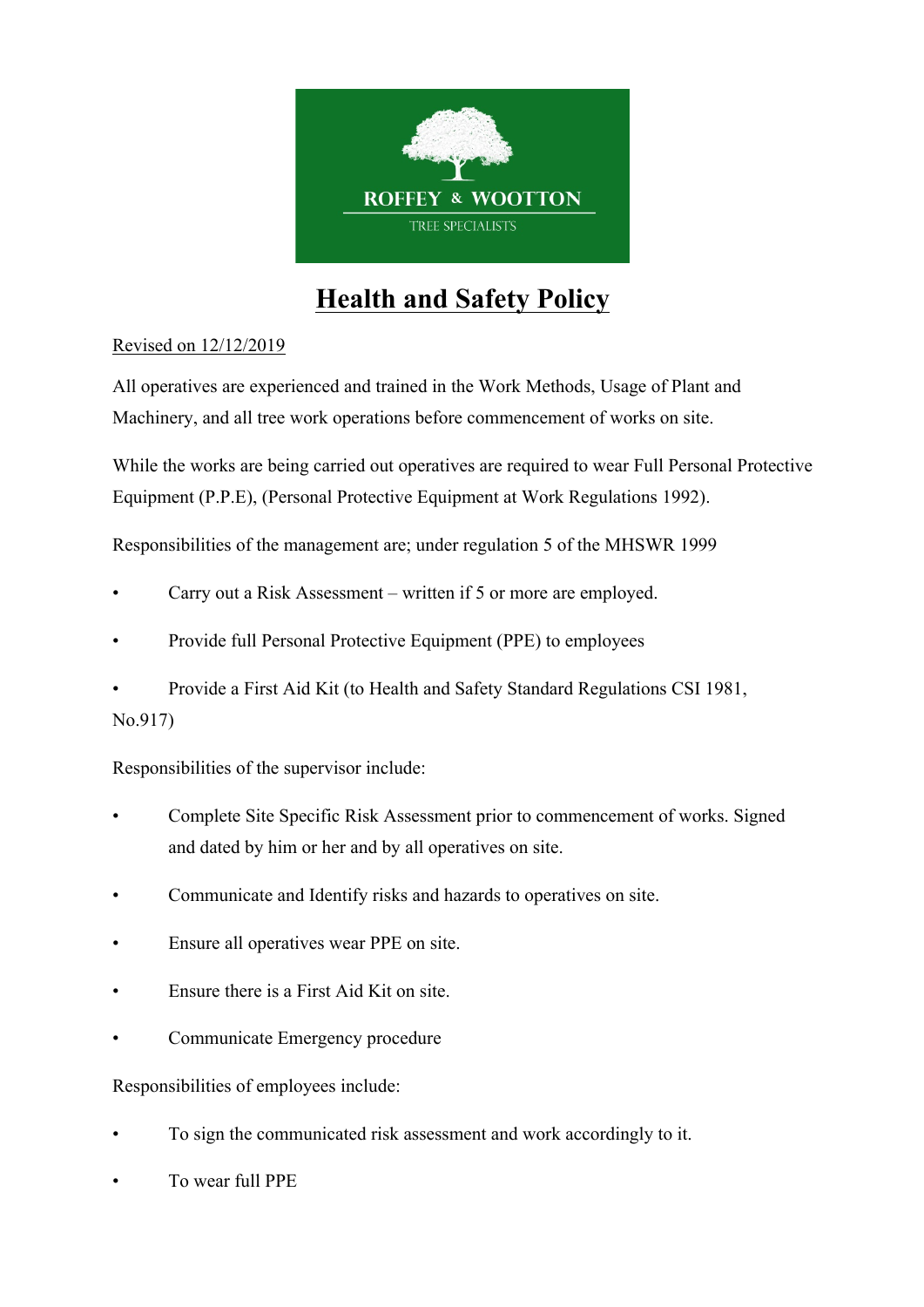- To know emergency procedure & location of First Aid Kit.
- To work/operate in a safe and healthy manner.

#### First Aid

All operatives have received First Aid training and regularly attend refresher courses. A first aid kit is available at all times. A full charged mobile phone is available to contact Emergency services if required.

#### Safety Plans

Accident – In the event of an accident, the Emergency Services will be called. Meanwhile, First Aid will be administered by a trained First Aider or another trained staff on site.

#### **Training**

All employees receive training appropriate to the task that they will undertake. The training requirements and objectives are detailed in the employee manual and are guided by AFAG 805. All employees are supervised to ensure the correct methods of working are used during site operations and regular Site Safety Audits are undertaken to monitor the use of systems. Staff qualifications are recorded on staff profile sheets.

Standard staff training includes:

NPTC (National Proficiency Test Council)

- CS 30 (chainsaw maintenance)
- CS 31 (felling of small trees and cross cutting)
- CS 38 (climb a tree and perform aerial rescue)
- CS 39 (use of a chainsaw from a rope and harness)
- NPTC Certificate of Competence in Manually Fed Woodchipper Operations

The above operations are to be carried out as defined within the Health and Safety Code of Practice and in line with the following HSE AFAG (Arboriculture and Forestry Advisory Group) Safety Guides:

Tree Climbing and Pruning – Safety Guide No.401

Petrol Driven Chainsaws - Safety Guide No.301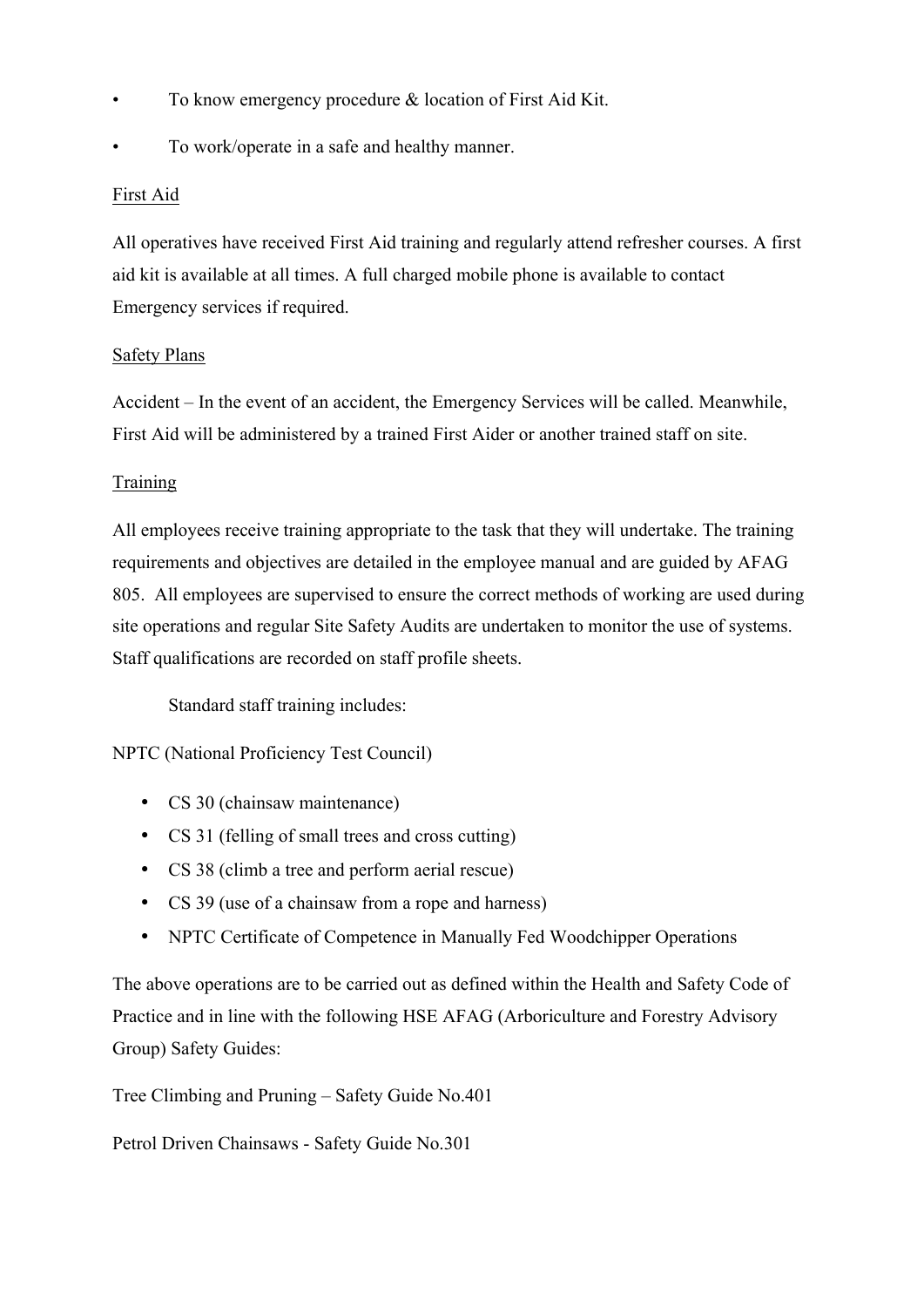Aerial Rescue - Safety Guide No.402

All tree work operations will be carried out in line with British Standard BS3998, 1989:Recommendations for Tree Work.

### Tools and Personal Protective Equipment

All tools and personal equipment in use by field operatives are regularly inspected by the supervisor and during on site use. If equipment is found to be faulty it is discharged from use until it is suitably repaired to meet safety requirements. All climbing and lowering equipment is inspected and kept with accordant to 'Lifting operations and Lowering Equipment Regulations' 1998 (LOLER).

#### Control of substances hazardous to health (COSHH) 2002

A substance is said to be hazardous if it is capable of causing adverse health effects or disease arising from work activities. (This could be almost any substance or preparation dependent on the circumstances of use.)

Materials can be natural or artificial and in solid, liquid, gas, vapour, dust or aerosol form. The term also covers biological agents.

Certain substances are allocated "exposure limits", published by the HSE and revised annually, (EH40 - HSE Guidance Note).

Excluded from the Regulations are exposure to lead and asbestos which are governed by specific regulations.

1.0 Employers' Duties

1.1 Employers must not expose their employees, or those not in their employ, to risks to health arising from the use of substances.

1.2 To establish the risk, an assessment must be carried out. The assessment must be "suitable and sufficient" for the substance and work activity.

1.3 Assessments must be carried out before a product is taken into use, and must be conducted by a competent person.

1.4 Manufacturers are required to supply Health and Safety Data Sheets for all products, and to review and update those sheets regularly.

1.5 Management must ensure that a product is not taken into use unless an assessment has been carried out using the manufacturer's Data Sheet.

1.6 Control measures must be put in place where this is shown to be necessary - the best control measure is to use a less harmful substance.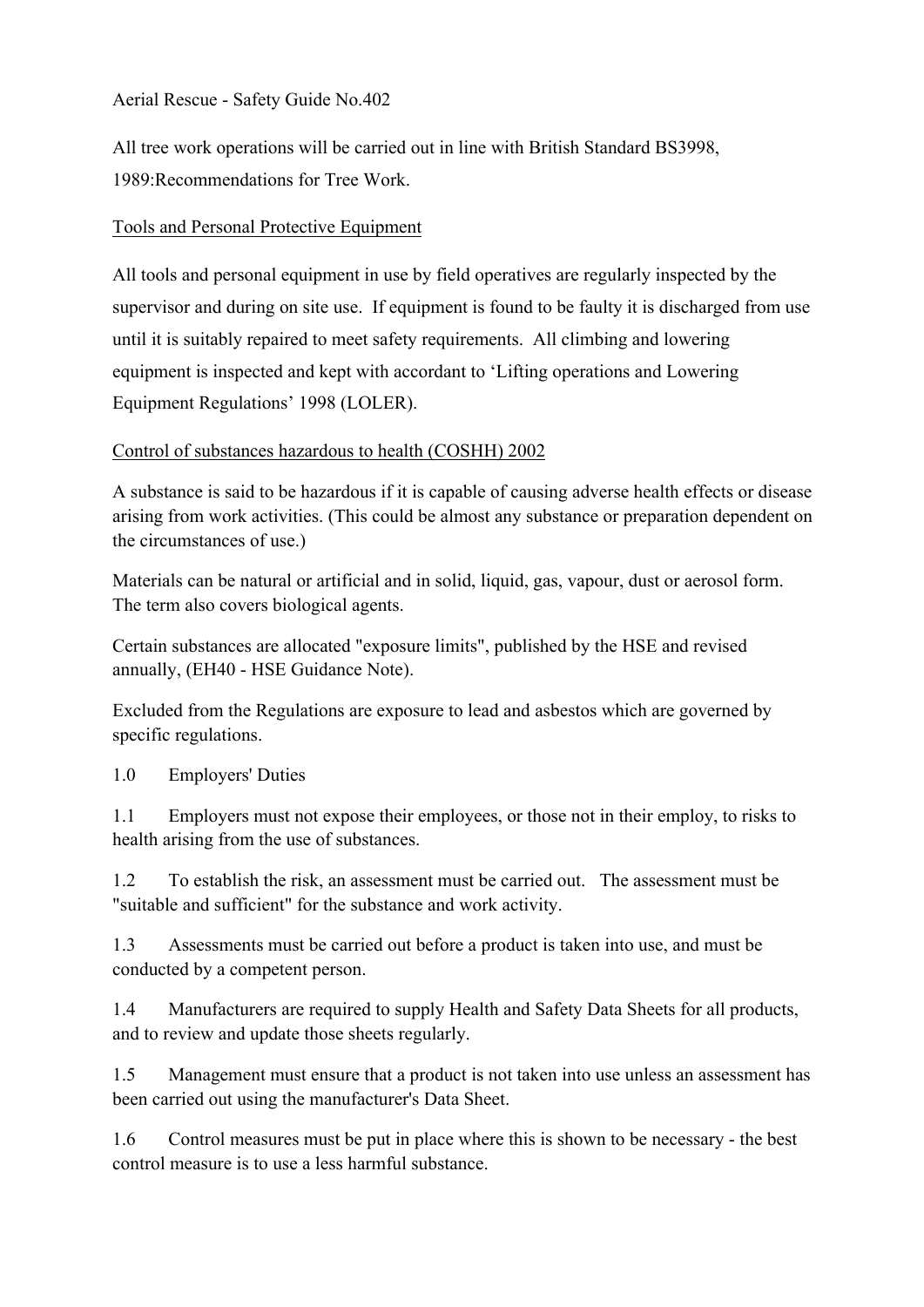1.7 Where control measures are in use, regular monitoring and inspection of all measures must be put in place.

1.8 The use of some products/substances require health surveillance to be carried out. If

C09 COSHH Regulations 1994.doc

necessary, special arrangements must be taken into use and records kept for 40 years.

1.9 All employees required to use hazardous substances or processes must receive suitable training, information and supervision.

1.10 All substances must be recorded on the Council's master index system.

2.0 Employees' Duties

2.1 Employees must take care of themselves and other persons who may be affected by their work.

2.2 Take into use any safe system of work put into place by the employer.

2.3 Must not use any product or substance that has not been properly taken into use.

2.4 Must use all protective equipment provided, either personal or mechanical.

2.5 Report any defect, if necessary stopping the work or process, without delay.

## 3.0 Action by Employers

3.1 Management must ensure that any substance purchased, or created by a process (e.g. welding or woodworking dusts) are assessed and where necessary protective measures put into place.

3.2 Ensure that all products are recorded and approved before being taken into use.

3.3 Provide training, information and supervision for all employees exposed to risk.

3.4 Ensure that where necessary, health surveillance is carried out and the records properly maintained and secured.

3.5 Assessment must be recorded and reviewed regularly, particularly if revised Data Sheets are provided by the manufacturer, if there is a change in the work or if there is any reason to suspect the original assessment is no longer valid.

Reporting of Injuries, Diseases and Dangerous Occurrences Regulations (RIDDOR)